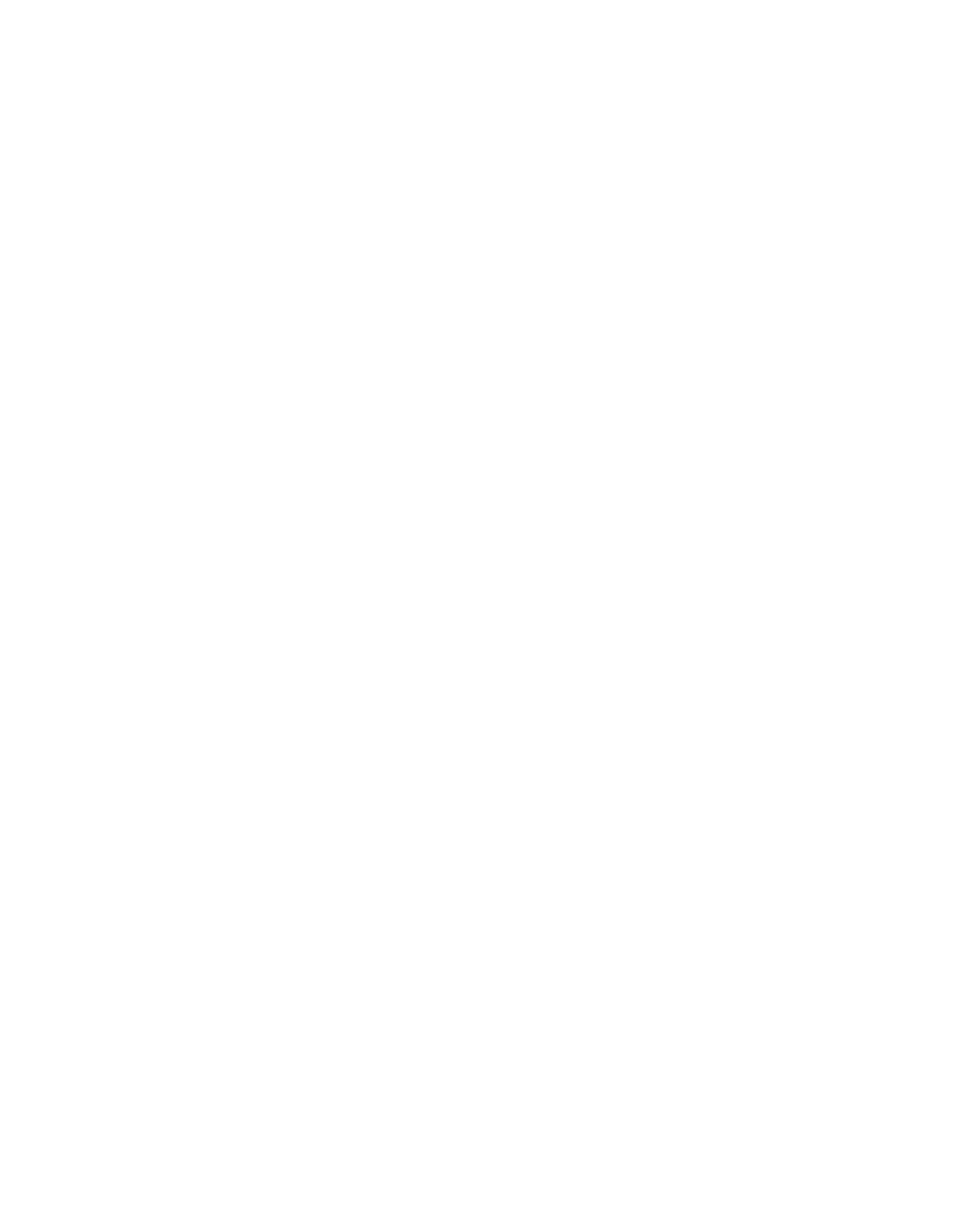

# **Instructions for PA-40/PA-41 Schedule OC**

PA-40/PA-41 OC IN (EX) 08-20<br> **Other Credits** 

## **WHAT'S NEW**

The Beginning Farmers Tax Credit has been added to PA Schedule OC. For additional information about the Beginning Farmers Tax Credit and any other credit included on this schedule, please refer to the department's website at **www.revenue.pa.gov**.

## **GENERAL INFORMATION**

**Joint Filing of Returns Information:** A taxpayer and/or spouse claiming the PA REAP Tax Credit on Line 6, the PA Educational Improvement Tax Credit on Line 8 or the PA Opportunity Scholarship Tax Credit on Line 9 may file a joint PA-40 return if one or both are claiming any one or each of these three tax credits. In addition, the tax credits for Lines 6, 8 and 9 earned by the taxpayer may offset the tax liability of the spouse and vice versa.

**IMPORTANT:** A taxpayer and spouse must file sepa- $\Delta$  rate PA-40 returns if one or both are claiming any of the tax credits on Lines 1 through 5, Line 7 and/or Lines 10 through 21 of this schedule.

**NOTE:** To obtain additional information and detailed instructions regarding the other (restricted) credits claimed on this form,visit the department's website at **www.revenue.pa.gov.**

# **FORM INSTRUCTIONS**

If you apply for and are awarded credits listed on this schedule, enter the amount of each credit you are utilizing on the appropriate line. If you are a shareholder of a PA S corporation or a partner in a partnership, enter your share of each credit from your PA Schedule RK-1 or PA Schedule NRK-1.

#### **CREDIT DESCRIPTION CODES**

For each credit you are claiming, enter the Credit Description Code that applies to the credit. Choose from the following codes:

- CY for current year credits awarded directly to the taxpayer;
- PT for credits received from pass-though entities;
- PA for credits purchased from or assigned by another taxpayer; or
- CO for credits carried over from a prior year.

If more than one code applies for any line, submit a statement to describe the credit or credits you are claiming on this schedule.

**Awardee Tax ID Number:** If the business or farm that is awarded the credit reports its income on PA Schedule C or PA Schedule F, respectively, enter the SSN of the taxpayer who owns the business or farm in the Awardee Tax ID Number column. If the credit is a purchased or assigned credit, enter the seller's EIN or SSN in the Awardee Tax ID Number column. If the credit was passed through from a passthrough entity, enter the EIN of the pass-through entity.

If an Educational Improvement Tax Credit (EITC) or Opportunity Scholarship Tax Credit (OSTC) was passed through by a pass-through entity to another pass-through entity, enter the EIN of the original pass-through entity that received the credit before it was passed through by the next passthrough entity. If an EITC or OSTC was passed through by a QSST to the beneficiary of the QSST, the beneficiary should enter the EIN of the original pass-through entity that received the credit before it was passed through to the QSST.

**IMPORTANT:** If you are claiming credits from a pass- $\sum$  through entity of which you are an owner, verify with the entity that it contacted the Bureau of Business Taxpayer Accounting, Account Maintenance Corporation Tax Division (formerly known as the Bureau of Corporation Taxes, Accounting Division), to pass through the credit. Listing the amount of credit on the owner's individual RK-1 or NRK-1 is not sufficient to pass through the credit. Contact information for the Bureau of Business Taxpayer Accounting, Account Maintenance Corporation Tax Division is on the credit award letter.

**CAUTION:** If you received an Out-of State Credit ΙA listed on Line 9, Other Credits, of PA Schedule RK-1, report that credit on PA-40 Schedule G-L, Resident Credit for Taxes Paid to Other States. See the instructions for PA-40 Schedule G-L and PA-20S/PA-65 Schedule OC for additional information.

#### LINE INSTRUCTIONS

- **1. PA Employment Incentive Payments Credit** See Note 1 on the next page.
- **2. PA Job Creation Tax Credit** See Note 2 on the next page.
- **3. PA Research and Development Tax Credit** See Note 2 on the next page.